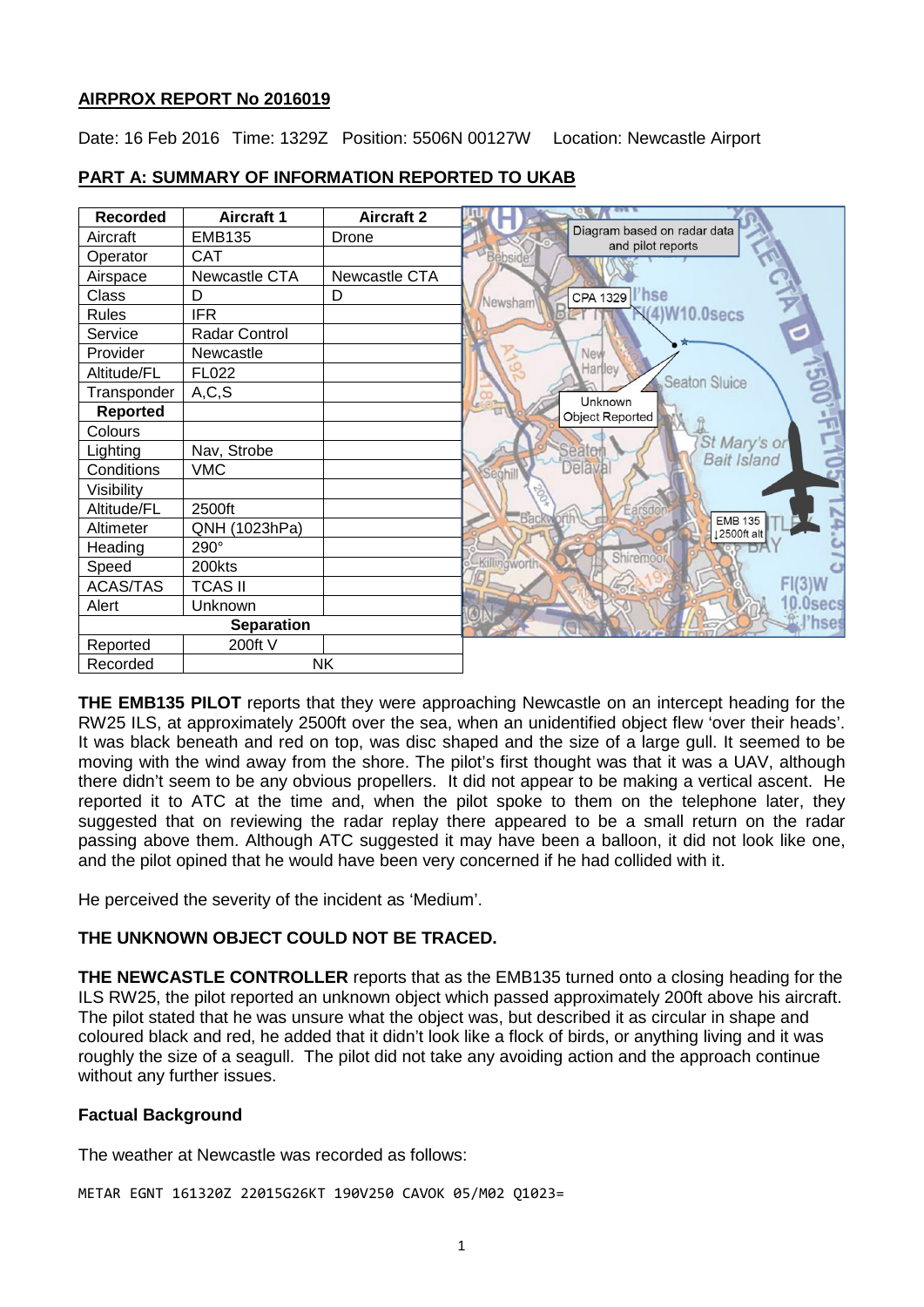### **Analysis and Investigation**

### **UKAB Secretariat**

The Air Navigation Order 2009 (as amended), Article [1](#page-1-0)38<sup>1</sup> states:

A person must not recklessly or negligently cause or permit an aircraft to endanger any person or property.

Article 166, paragraphs 2, 3 and 4 state:

(2) The person in charge of a small unmanned aircraft may only fly the aircraft if reasonably satisfied that the flight can safely be made.

(3) The person in charge of a small unmanned aircraft must maintain direct, unaided visual contact with the aircraft sufficient to monitor its flight path in relation to other aircraft, persons, vehicles, vessels and structures for the purpose of avoiding collisions.'

(4) The person in charge of a small unmanned aircraft which has a mass of more than 7kg excluding its fuel but including any articles or equipment installed in or attached to the aircraft at the commencement of its flight must not fly the aircraft

(a) in Class A, C, D or E airspace unless the permission of the appropriate air traffic control unit has been obtained;

(b) within an aerodrome traffic zone …; or

(c) at a height of more than 400 feet above the surface unless it is flying in airspace described in sub-paragraph (a) or (b) and in accordance with the requirements for that airspace.

In addition, the CAA has published guidance regarding First Person View (FPV) drone operations which limit this activity to drones of less than 3.5kg take-off mass, and to not more than 1000ft<sup>[2](#page-1-1)</sup>.

## **Summary**

 $\overline{\phantom{a}}$ 

An Airprox was reported when an EMB135 and an unknown object flew into proximity at 1329 on Tuesday 16<sup>th</sup> February 2016. The EMB135 pilot was operating under IFR in VMC and in receipt of a Radar Control Service from Newcastle. The unknown object could not be traced.

#### **PART B: SUMMARY OF THE BOARD'S DISCUSSIONS**

Information available consisted of a report from the EMB135 pilot, radar photographs/video recordings and a report from the air traffic controller involved.

The Board first debated the likely identity of the object. Whilst they couldn't discount that it might have been a balloon, the Board thought the estimated size and appearance of the object made it more likely to have been a drone, corroborated by the fact that the pilot had said it did not look like a balloon. The EMB135 crew reported seeing the object at about 2500ft whilst within the Newcastle CTA, which in this location extends from 1500ft to FL105. The Board noted that, as for other aviators, drone operators are fundamentally required to avoid collisions with all other aircraft. More specifically, drone flight above 400ft is prohibited in Class D airspace without permission from the appropriate air traffic control unit; therefore, the drone was not entitled to operate in this location.

In this incident, operating at levels of 2500ft, the drone operator would almost certainly be operating on first-person-view (FPV), for which regulation mandates that an additional person must be used as a competent observer who must maintain direct unaided visual contact with the drone in order to

<span id="page-1-0"></span><sup>&</sup>lt;sup>1</sup> Article 253 of the ANO details which Articles apply to small unmanned aircraft. Article 255 defines 'small unmanned aircraft'. The ANO is available to view at http://www.legislation.gov.uk.

<span id="page-1-1"></span><sup>&</sup>lt;sup>2</sup> ORSA No. 1108 Small Unmanned Aircraft – First Person View (FPV) Flying available at: ORSA No 1108.